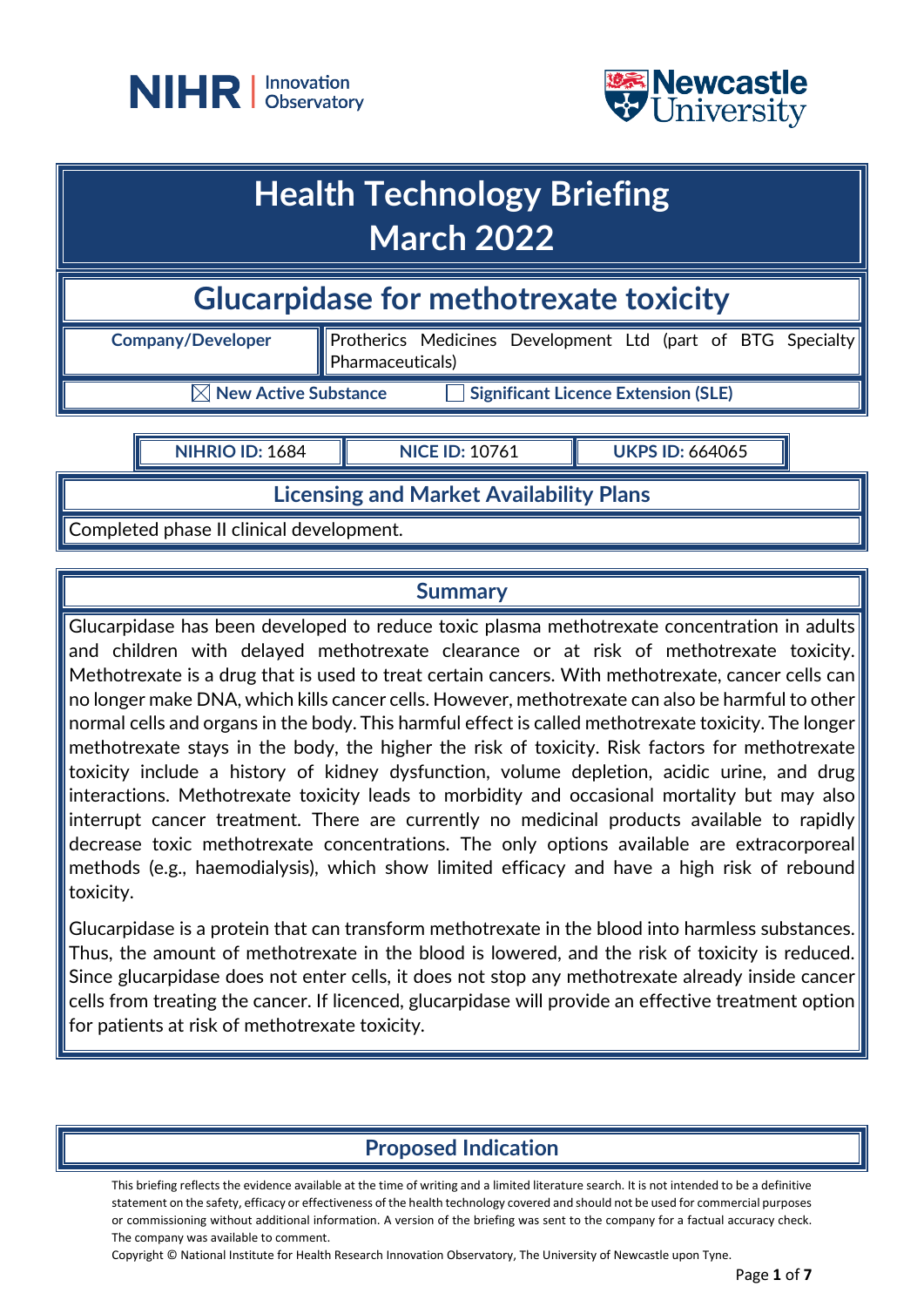



The management of patients with delayed methotrexate clearance or intrathecal methotrexate overdose.<sup>1</sup>

 $\overline{a}$ 

## **Technology**

#### **Description**

Glucarpidase (Voraxaze), previously known as carboxypeptidase G2, is a carboxypeptidase G2 enzyme that hydrolyses the terminal glutamate residue from methotrexate. <sup>2</sup> Glucarpidase hydrolyses methotrexate rapidly to the inactive metabolites DAMPA (4-[[2,4-diamino-6-(pteridinyl)methyl]-methylamino]-benzoic acid) and glutamate in patients with methotrexate-induced nephrotoxicity and delayed methotrexate excretion.3 It has been shown that the conversion of methotrexate to DAMPA relieves stress on the kidneys for elimination of methotrexate, by providing an alternative route of elimination, and generates a relatively nontoxic compound.4

Glucarpidase has been developed for the management of patients with delayed methotrexate clearance or intrathecal methotrexate overdose. In the phase II clinical trial (NCT00219791), glucarpidase was administered at a dose of 50 Units per kilogram (kg).

#### Key Innovation

Current treatment options for methotrexate toxicity, such as folinic acid, do not always prove to be effective for some patients.<sup>5</sup> Where increased supportive care (folinic acid, urine alkalinisation and fluid hydration) is failing and toxicity persists, there is currently no effective medicinal product available to treat toxic methotrexate levels. The only options available are extracorporeal methods, such as haemodialysis, which can show limited efficacy, are invasive for the patient and carry a risk of bleeding and infection.<sup>6,7</sup> Patients treated with extracorporeal methods are also at a high risk of methotrexate rebound toxicity and these methods can lead to several complications in critically ill patients who are at higher risk for electrolyte abnormalities.<sup>8</sup> There is therefore a high unmet clinical need for a safe, effective and rapid rescue treatment to clear methotrexate and avoid further complications.

Glucarpidase has shown high efficacy in reducing toxic methotrexate concentrations in patients with delayed methotrexate elimination. A study involving patients receiving methotrexate as treatment for various cancers showed a rapid and sustained reduction (95.6%–99.6%) in plasma methotrexate levels within 15 minutes after administration of glucarpidase.<sup>9</sup> If licenced, glucarpidase will be a treatment option capable of inducing an effective and fast reduction of methotrexate levels in patients at risk of methotrexate toxicity who do not show improvement with supportive care. $^6$ 

Regulatory & Development Status

Glucarpidase has been authorised in the EU under exceptional circumstances to reduce toxic plasma methotrexate concentration in adults and children (aged 28 days and older) with delayed methotrexate elimination or at risk of methotrexate toxicity. $^{10}$ 

Glucarpidase was designated an orphan drug in the EU in 2003 for the adjunctive treatment of patients at risk of methotrexate toxicity. $^5$  The orphan designation for glucarpidase was maintained in 2021. $^{\rm 11}$ 

Glucarpidase is currently in phase II/III clinical development for patients who have been treated with highdose methotrexate for central nervous system lymphoma, diffuse large B-cell lymphoma and acute lymphoblastic leukemia. 12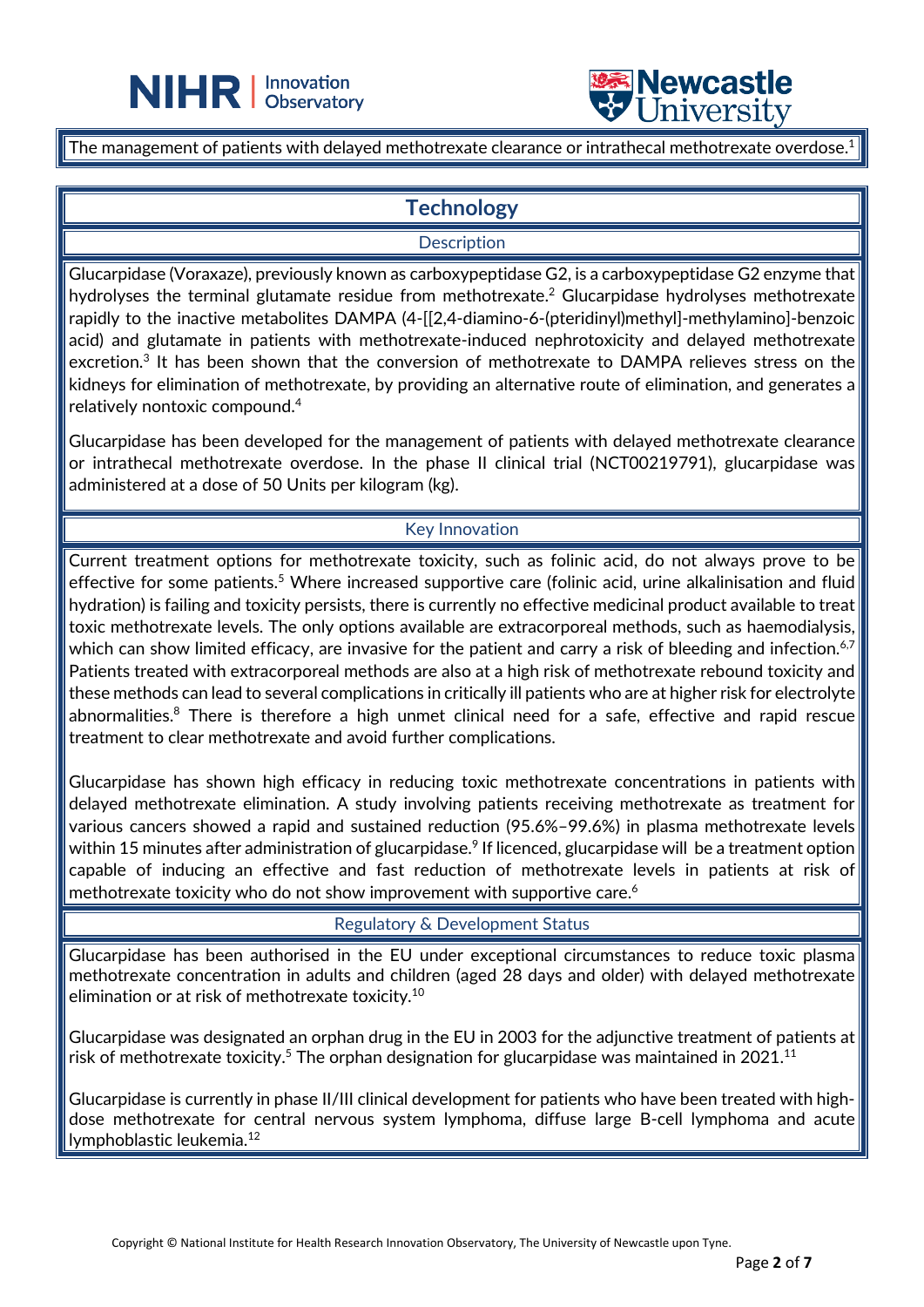



### **Patient Group**

 $\overline{a}$ 

#### Disease Area and Clinical Need

Methotrexate is one of a group of chemotherapy drugs called anti-metabolites and is used as a treatment for a number of different types of cancer.<sup>13</sup> It is an antineoplastic agent, usually administered alone or as part of a combined chemotherapy regimen. In some prevalent cancers like non-Hodgkin lymphoma, acute lymphoblastic leukaemia (ALL) and osteosarcoma, methotrexate is used at high doses (> 500 mg/m2). High-dose methotrexate can be safely administered accompanied by supportive care measures (hyperhydration, urine alkalinisation, high-dose leucovorin) to enhance the solubility of methotrexate and its metabolites in urine and prevent the potential toxicity of methotrexate. 14,15 Although high-dose methotrexate is usually well tolerated, some patients develop nephrotoxicity, due to the crystallisation and precipitation of methotrexate and its metabolites in the renal tubules. Nephrotoxicity can lead to delayed methotrexate elimination and prolonged exposure to high plasma levels of methotrexate. This is a lifethreatening condition that can lead to severe systemic methotrexate toxicities and may also interrupt cancer treatment, potentially leading to inferior anticancer outcomes.7 Vomiting and diarrhoea during or shortly after the administration of methotrexate have been observed in patients who developed methotrexate toxicity, but the majority of patients with renal dysfunction are initially asymptomatic, and most present with nonoliguric renal dysfunction.<sup>14</sup> Risk factors for methotrexate-associated toxicity include a history of renal dysfunction, volume depletion, acidic urine, and drug interactions.<sup>7</sup>

Although high-dose methotrexate is safely administered to most patients, it has been estimated that it can cause significant toxicity, including acute kidney injury in 2%–12% of patients. <sup>7</sup> Methotrexate toxicity affects approximately 0.3 in 10,000 people in the EU.5

#### Recommended Treatment Options

Folinic acid and levofolinic acid (an isomer of folinic acid) are currently recommended by the National Institute of Health and Care Excellence (NICE) for the prevention of methotrexate-induced adverse events and can be administered to treat acute methotrexate toxicity.<sup>16,17</sup> However, folinic acid is less effective at high methotrexate plasma concentrations (>10 micromolar). 15

Since January 2015, an NHS England Clinical Commissioning Policy (CCP) has been in place for Glucarpidase for the urgent treatment of methotrexate-induced renal dysfunction. In cases where all other supportive measures (such as the use of fluids and folinic acid) have been optimised, this CCP allows for the routine funding of glucarpidase for the treatment of adults and children receiving high-dose methotrexate chemotherapy (doses > 1 g/m2) who develop a significant deterioration in renal function after the start of the high dose methotrexate, have toxic plasma methotrexate levels and, despite rescue measures (e.g. folinic acid), are at risk of life threatening methotrexate induced toxicities. The CCP also acknowledges that there are no other drugs currently used for the same indication.<sup>18</sup> Glucarpidase is also included in the Royal College of Emergency Medicine and National Poisons Information Service Guideline on Antidote Availability for Emergency Departments.<sup>19</sup>

| <b>Clinical Trial Information</b> |                                                                                                                                                                                                   |  |
|-----------------------------------|---------------------------------------------------------------------------------------------------------------------------------------------------------------------------------------------------|--|
| Trial                             | NCT00219791; Study of Recombinant Carboxypeptidase G2 (CPG2) for the<br>Management of Patients with Delayed Methotrexate (MTX) Clearance or<br>Intrathecal MTX Overdosage<br>Phase II - Completed |  |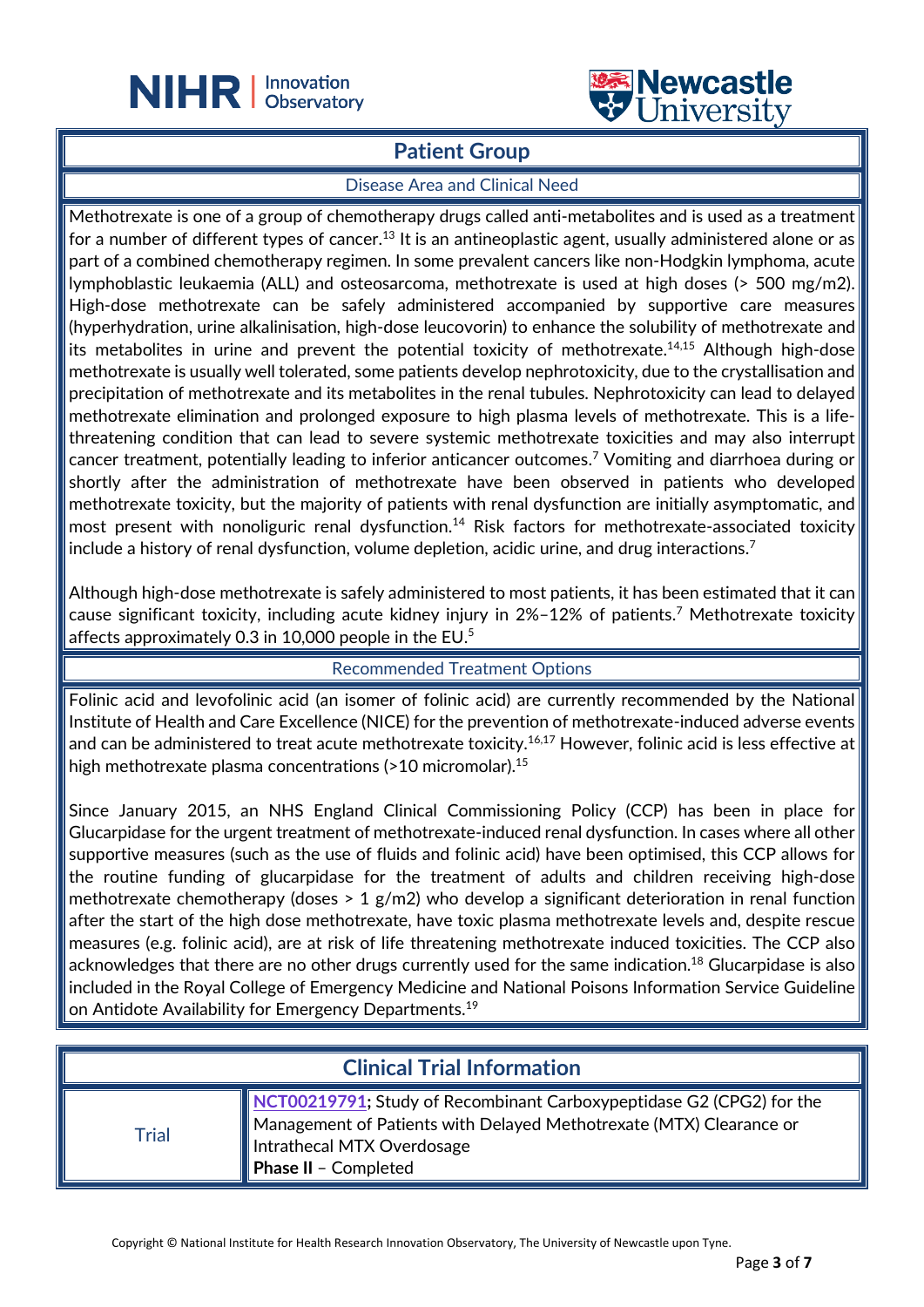



|                     | $\triangledown$ only cross                                                                                                                                                                                   |
|---------------------|--------------------------------------------------------------------------------------------------------------------------------------------------------------------------------------------------------------|
|                     | Location - 1 EU country<br>Study completion date - June 2003                                                                                                                                                 |
| <b>Trial Design</b> | Non-randomised, single group assignment, open label                                                                                                                                                          |
| Population          | Patients with impaired methotrexate (MTX) clearance; Patients receiving high-<br>dose MTX for treatment of acute lymphoblastic leukaemia, non-Hodgkin<br>lymphoma or a solid tumour; Aged 18 years and older |
| Intervention(s)     | Glucarpidase 50 units/kg                                                                                                                                                                                     |
| Comparator(s)       | No comparator                                                                                                                                                                                                |
| Outcome(s)          | Primary outcome: Reduction in serum MTX concentration<br>See trial record for full list of other outcomes.                                                                                                   |
| Results (efficacy)  |                                                                                                                                                                                                              |
| Results (safety)    |                                                                                                                                                                                                              |

| <b>Trial</b>        | NCT00634504; An Open-Label Study to Assess the Pharmacokinetics of<br>Leucovorin in Patients Receiving High Dose Methotrexate, With or Without<br><b>Voraxaze Treatment</b><br>Phase I - Completed<br>Location - US<br>Study completion date - August 2009 |
|---------------------|------------------------------------------------------------------------------------------------------------------------------------------------------------------------------------------------------------------------------------------------------------|
| <b>Trial Design</b> | Non-randomised, parallel assignment, open label                                                                                                                                                                                                            |
| Population          | Patients receiving high-dose MTX and require intravenous leucovorin                                                                                                                                                                                        |
| Intervention(s)     | Glucarpidase, high-dose methotrexate and leucovorin                                                                                                                                                                                                        |
| Comparator(s)       | High-dose methotrexate and leucovorin                                                                                                                                                                                                                      |
| Outcome(s)          | Primary outcome: Pharmacokinetics of leucovorin [Time frame: 3 hours post LV<br>administration]<br>See trial record for full list of other outcomes.                                                                                                       |
| Results (efficacy)  | See trial record                                                                                                                                                                                                                                           |
| Results (safety)    | See trial record                                                                                                                                                                                                                                           |

## **Estimated Cost**

The cost of glucarpidase was confidential at the time of producing this briefing.

## **Relevant Guidance**

NICE Guidance

No relevant guidance identified.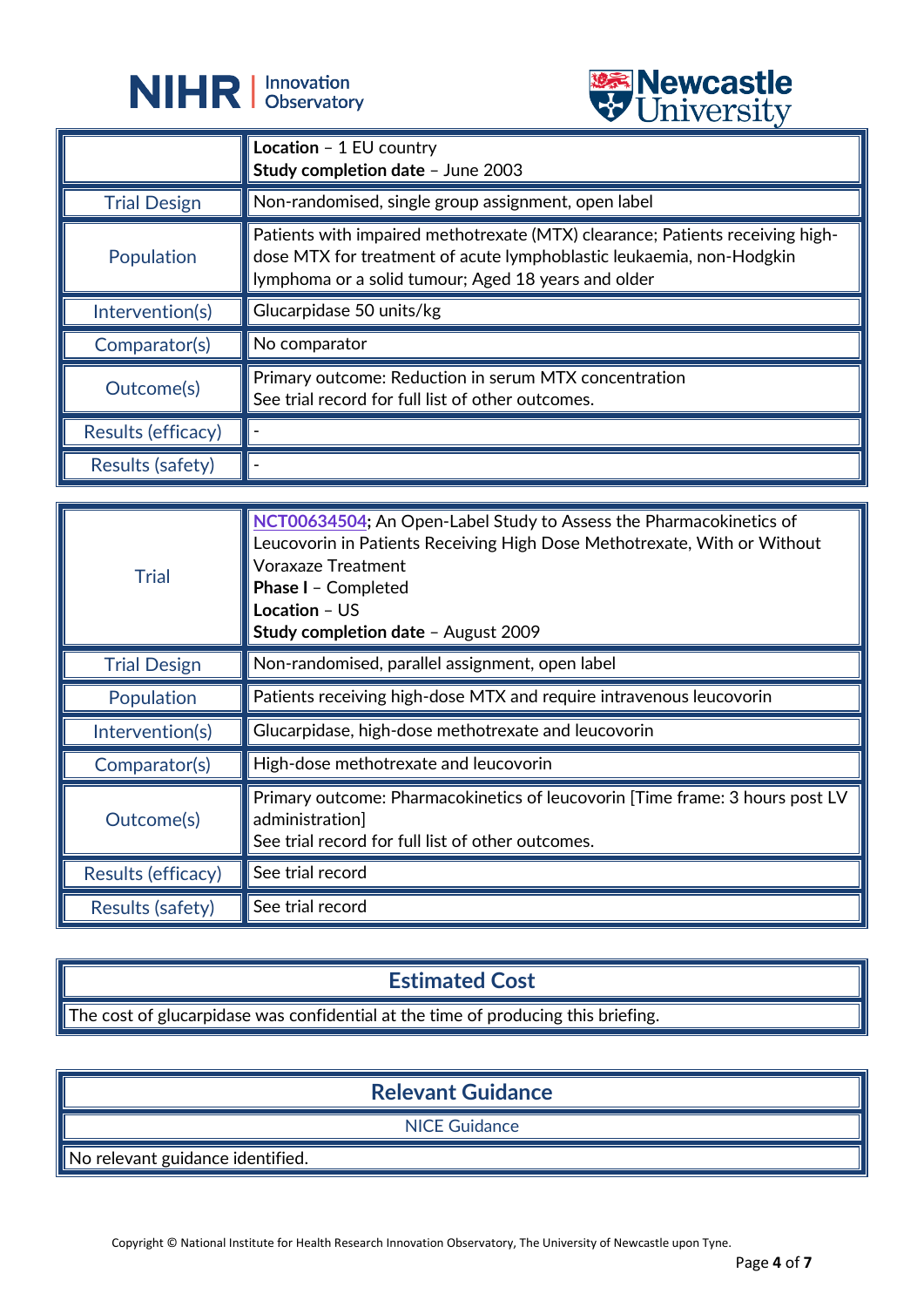



#### NHS England (Policy/Commissioning) Guidance

 $\overline{a}$ 

NHS England. Clinical Commissioning Policy: Glucarpidase for the urgent treatment of methotrexate induced renal dysfunction. B15/P/a. January 2015.

#### Other Guidance

- Clatterbridge Cancer Centre NHS Foundation Trust. Glucarpidase (Voraxaze®) Treatment of High Dose Methotrexate Toxicity. 2021.<sup>20</sup>
- Gloucestershire Hospitals NHS Foundation Trust. Glucarpidase (Voraxaze®) for the Treatment of Methotrexate-induced Renal Dysfunction. 2021.<sup>21</sup>
- Royal College of Emergency Medicine. Service Guideline on Antidote Availability for Emergency Departments. 2021.19
- Ramsey LB et al. Consensus Guideline for Use of Glucarpidase in Patients with High-Dose Methotrexate Induced Acute Kidney Injury and Delayed Methotrexate Clearance. 2018.15
- Oxford University Hospitals NHS Foundation Trust. Guidelines for use of High Dose Methotrexate (HDMTX). 2015.22
- NHS North Trent Cancer Network. Referral and Management Guidelines for Children's Cancers. 2011.23

## **Additional Information**

|                | <b>References</b>                                                                               |
|----------------|-------------------------------------------------------------------------------------------------|
| $\mathbf{1}$   | Clinicaltrials.gov. Study of Glucarpidase (CPG2) for the Management of Patients With            |
|                | Delayed Methotrexate Clearance. Trial ID: NCT00219791. 2005. Available from:                    |
|                | https://clinicaltrials.gov/ct2/show/NCT00219791 [Accessed 24 March 2022].                       |
| $\overline{2}$ | Widemann BC, Schwartz S, Jayaprakash N, Christensen R, Pui C-H, Chauhan N, et al. Efficacy      |
|                | of glucarpidase (carboxypeptidase g2) in patients with acute kidney injury after high-dose      |
|                | methotrexate therapy. Pharmacotherapy. 2014;34(5):427-39. Available from:                       |
|                | https://doi.org/10.1002/phar.1360                                                               |
| 3              | Buchen S, Ngampolo D, Melton RG, Hasan C, Zoubek A, Henze G, et al. Carboxypeptidase G2         |
|                | rescue in patients with methotrexate intoxication and renal failure. British journal of cancer. |
|                | 2005;92(3):480-7. Available from: https://doi.org/10.1038/sj.bjc.6602337                        |
| 4              | Green JM. Glucarpidase to combat toxic levels of methotrexate in patients. Therapeutics and     |
|                | clinical risk management. 2012;8:403-13. Available from:                                        |
|                | https://doi.org/10.2147/TCRM.S30135                                                             |
| 5              | European Medicines Agency. EU/3/02/128: Orphan designation for the adjunctive treatment         |
|                | in patients at risk of methotrexate toxicity. 2022. Available from:                             |
|                | https://www.ema.europa.eu/en/medicines/human/orphan-designations/eu-3-02-128                    |
|                | [Accessed 8 February 2022].                                                                     |
| 6              | Kitchlu A, Shirali AC. High-flux hemodialysis versus glucarpidase for methotrexate-associated   |
|                | acute kidney injury: What's best? Journal of Onco-Nephrology. 2019;3(1):11-8. Available         |
|                | from: https://doi.org/10.1177/2399369319827305.                                                 |
| 7              | Howard SC, McCormick J, Pui C-H, Buddington RK, Harvey RD. Preventing and Managing              |
|                | Toxicities of High-Dose Methotrexate. The Oncologist. 2016;21(12):1471-82. Available from:      |
|                | https://doi.org/10.1634/theoncologist.2015-0164.                                                |

Copyright © National Institute for Health Research Innovation Observatory, The University of Newcastle upon Tyne.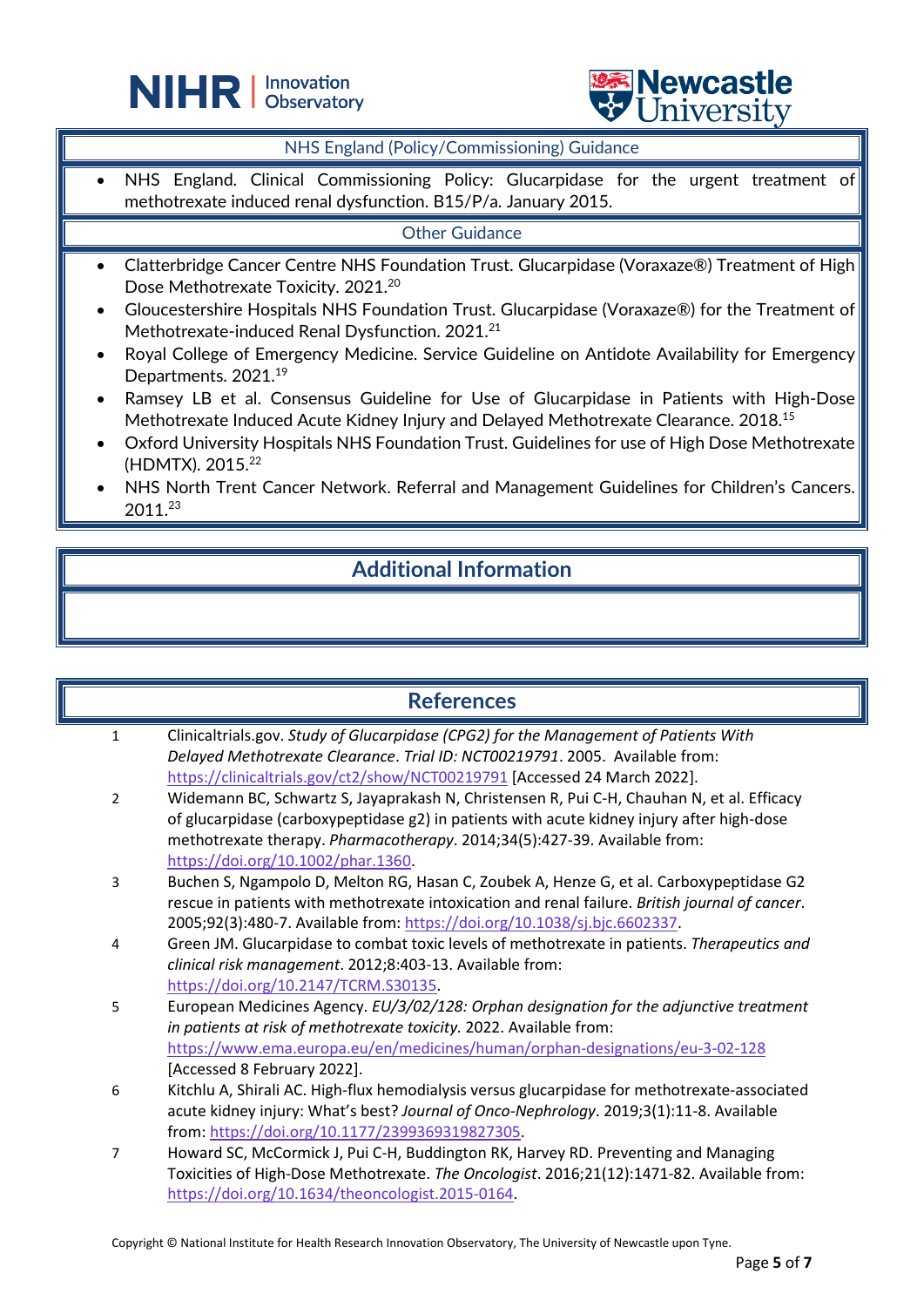# **NIHR Dispervation**



- 8 Widemann BC, Balis FM, Kempf-Bielack B, Bielack S, Pratt CB, Ferrari S, et al. High-dose methotrexate-induced nephrotoxicity in patients with osteosarcoma. *Cancer*. 2004;100(10):2222-32. Available from: [https://doi.org/10.1002/cncr.20255.](https://doi.org/10.1002/cncr.20255)
- 9 Widemann BC, Balis FM, Murphy RF, Sorensen JM, Montello MJ, O'Brien M, et al. Carboxypeptidase-G2, thymidine, and leucovorin rescue in cancer patients with methotrexate-induced renal dysfunction. *J Clin Oncol*. 1997;15(5):2125-34. Available from: [https://doi.org/10.1200/jco.1997.15.5.2125.](https://doi.org/10.1200/jco.1997.15.5.2125)
- 10 European Medicines Agency. *Voraxaze (glucarpidase).* 2022. Available from: [https://www.ema.europa.eu/en/documents/overview/voraxaze-epar-medicine](https://www.ema.europa.eu/en/documents/overview/voraxaze-epar-medicine-overview_en.pdf)[overview\\_en.pdf](https://www.ema.europa.eu/en/documents/overview/voraxaze-epar-medicine-overview_en.pdf) [Accessed 8 February 2022].
- 11 European Medicines Agency. *Orphan Maintenance Assessment Report: Voraxaze (glucarpidase).* 2022. Available from: [https://www.ema.europa.eu/en/documents/orphan](https://www.ema.europa.eu/en/documents/orphan-maintenance-report/voraxaze-epar-orphan-maintenance-assessment-report-initial-authorisation_en.pdf)[maintenance-report/voraxaze-epar-orphan-maintenance-assessment-report-initial](https://www.ema.europa.eu/en/documents/orphan-maintenance-report/voraxaze-epar-orphan-maintenance-assessment-report-initial-authorisation_en.pdf)[authorisation\\_en.pdf](https://www.ema.europa.eu/en/documents/orphan-maintenance-report/voraxaze-epar-orphan-maintenance-assessment-report-initial-authorisation_en.pdf) [Accessed 8 March 2022].
- 12 Clinicaltrials.gov. *Search of: glucarpidase.* 2022. Available from: [https://clinicaltrials.gov/ct2/results?term=glucarpidase&Search=Apply&recrs=b&recrs=a&re](https://clinicaltrials.gov/ct2/results?term=glucarpidase&Search=Apply&recrs=b&recrs=a&recrs=f&recrs=d&recrs=e&age_v=&gndr=&type=&rslt=&phase=1&phase=2) [crs=f&recrs=d&recrs=e&age\\_v=&gndr=&type=&rslt=&phase=1&phase=2](https://clinicaltrials.gov/ct2/results?term=glucarpidase&Search=Apply&recrs=b&recrs=a&recrs=f&recrs=d&recrs=e&age_v=&gndr=&type=&rslt=&phase=1&phase=2) [Accessed 17 February 2022].
- 13 Cancer Research UK. *Methotrexate.* 2018. Available from: [https://www.cancerresearchuk.org/about-cancer/cancer-in-general/treatment/cancer](https://www.cancerresearchuk.org/about-cancer/cancer-in-general/treatment/cancer-drugs/drugs/methotrexate-maxtrex)[drugs/drugs/methotrexate-maxtrex](https://www.cancerresearchuk.org/about-cancer/cancer-in-general/treatment/cancer-drugs/drugs/methotrexate-maxtrex) [Accessed 8 February 2022].
- 14 Widemann BC, Adamson PC. Understanding and Managing Methotrexate Nephrotoxicity. *The oncologist*. 2006;11(6):694-703. Available from: [https://doi.org/10.1634/theoncologist.11-6-694.](https://doi.org/10.1634/theoncologist.11-6-694)
- 15 Ramsey LB, Balis FM, O'Brien MM, Schmiegelow K, Pauley JL, Bleyer A, et al. Consensus Guideline for Use of Glucarpidase in Patients with High-Dose Methotrexate Induced Acute Kidney Injury and Delayed Methotrexate Clearance. *The oncologist*. 2018;23(1):52-61. Available from: [https://doi.org/10.1634/theoncologist.2017-0243.](https://doi.org/10.1634/theoncologist.2017-0243)
- 16 National Institute for Health and Care Excellence. *Folinic Acid.* Available from: <https://bnf.nice.org.uk/drug/folinic-acid.html> [Accessed 8 February 2022].
- 17 National Institute for Health and Care Excellence. *Levofolinic Acid.* Available from: <https://bnf.nice.org.uk/drug/levofolinic-acid.html> [Accessed 8 February 2022].
- 18 National Health Service. *Clinical Commissioning Policy: Glucarpidase for the urgent treatment of methotrexate induced renal dysfunction* (*B15/P/a)*. Last Update Date: Available from: [https://www.england.nhs.uk/wp-content/uploads/2018/07/Glucarpidase-for-the](https://www.england.nhs.uk/wp-content/uploads/2018/07/Glucarpidase-for-the-urgent-treatment-of-methotrexate-induced-renal-dysfunction.pdf)[urgent-treatment-of-methotrexate-induced-renal-dysfunction.pdf](https://www.england.nhs.uk/wp-content/uploads/2018/07/Glucarpidase-for-the-urgent-treatment-of-methotrexate-induced-renal-dysfunction.pdf) [Accessed 8 March 2022].
- 19 Royal College of Emergency Medicine. *Guideline on Antidote Availability for Emergency Departments.* 2021. Available from[: https://res.cloudinary.com/studio](https://res.cloudinary.com/studio-republic/images/v1640338973/RCEM_NPIS_Antidote_Guideline_List_2021_FINAL_V2/RCEM_NPIS_Antidote_Guideline_List_2021_FINAL_V2-pdf?_i=AA)[republic/images/v1640338973/RCEM\\_NPIS\\_Antidote\\_Guideline\\_List\\_2021\\_FINAL\\_V2/RCEM](https://res.cloudinary.com/studio-republic/images/v1640338973/RCEM_NPIS_Antidote_Guideline_List_2021_FINAL_V2/RCEM_NPIS_Antidote_Guideline_List_2021_FINAL_V2-pdf?_i=AA) NPIS\_Antidote\_Guideline\_List\_2021\_FINAL\_V2-pdf?\_i=AA [Accessed 8 March 2022].
- 20 Clatterbridge Cancer Centre NHS Foundation Trust. *Glucarpidase (Voraxaze®) Treatment of High Dose Methotrexate Toxicity.* 2021. Available from: [https://www.clatterbridgecc.nhs.uk/application/files/7816/2981/6103/Glucarpidase\\_Voraxa](https://www.clatterbridgecc.nhs.uk/application/files/7816/2981/6103/Glucarpidase_Voraxaze_Treatment_of_High_Dose_Methotrexate_Toxicity_Protocol.pdf) [ze\\_Treatment\\_of\\_High\\_Dose\\_Methotrexate\\_Toxicity\\_Protocol.pdf](https://www.clatterbridgecc.nhs.uk/application/files/7816/2981/6103/Glucarpidase_Voraxaze_Treatment_of_High_Dose_Methotrexate_Toxicity_Protocol.pdf) [Accessed 8 March] 2022].
- 21 Gloucestershire Hospitals NHS Foundation Trust. *Glucarpidase (Voraxaze®) for the Treatment of Methotrexate-induced Renal Dysfunction.* 2021. Available from: [https://www.gloshospitals.nhs.uk/media/documents/Glucarpidase\\_treatment\\_guideline\\_W](https://www.gloshospitals.nhs.uk/media/documents/Glucarpidase_treatment_guideline_WwMuQk9.pdf) [wMuQk9.pdf](https://www.gloshospitals.nhs.uk/media/documents/Glucarpidase_treatment_guideline_WwMuQk9.pdf) [Accessed 8 March 2022].
- 22 Oxford University Hospitals. *Guidelines for use of High Dose Methotrexate (HDMTX).* 2015. Available from: [http://tvscn.nhs.uk/wp-content/uploads/2014/09/Cancer-Children-High-](http://tvscn.nhs.uk/wp-content/uploads/2014/09/Cancer-Children-High-Dose-Methotrexate-Guidance-for-Haematolgy-and-Oncology-v2.1-Dec-2015.pdf)